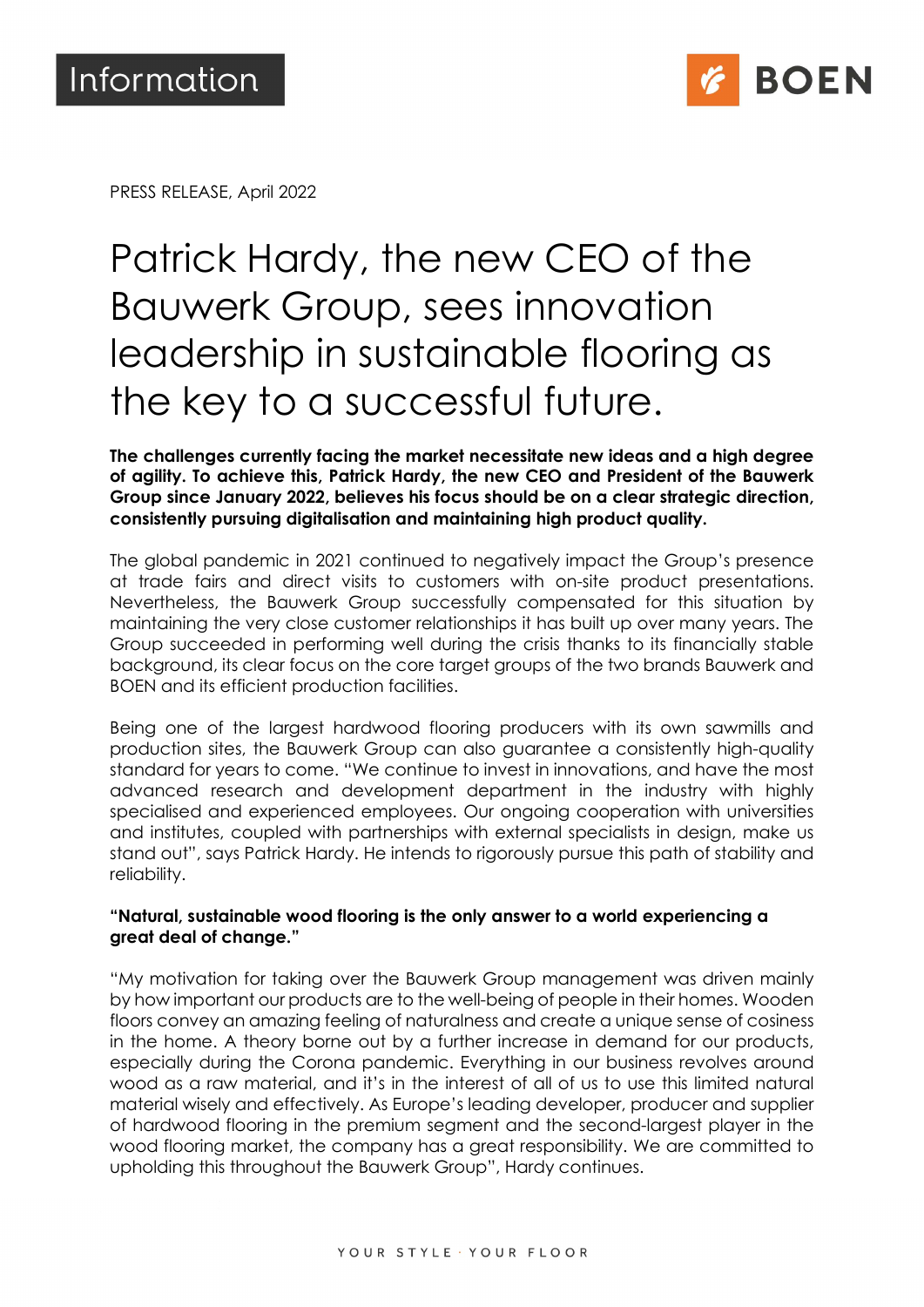

#### A carefully expanded product range for a variety of different customers

BOEN is widely established as a wood flooring specialist with Norwegian roots. The company now sells its exclusive range of products in more than 50 countries and four continents. Despite the incredible popularity of the existing products, BOEN's management team clearly invests in current and upcoming home trends. The portfolio is being carefully but steadily expanded. For example, the trend towards pattern floors was recently incorporated into a variety of new products. And new floors have also been introduced for 2022, such as an innovative matt lacquer finish.

The natural beauty of wood is always paramount. BOEN highlights the visual and haptic properties of the wood using a variety of treatments and carefully reinterprets traditional floor finishes such as smoking or hand-finishing to create this classic flooring.